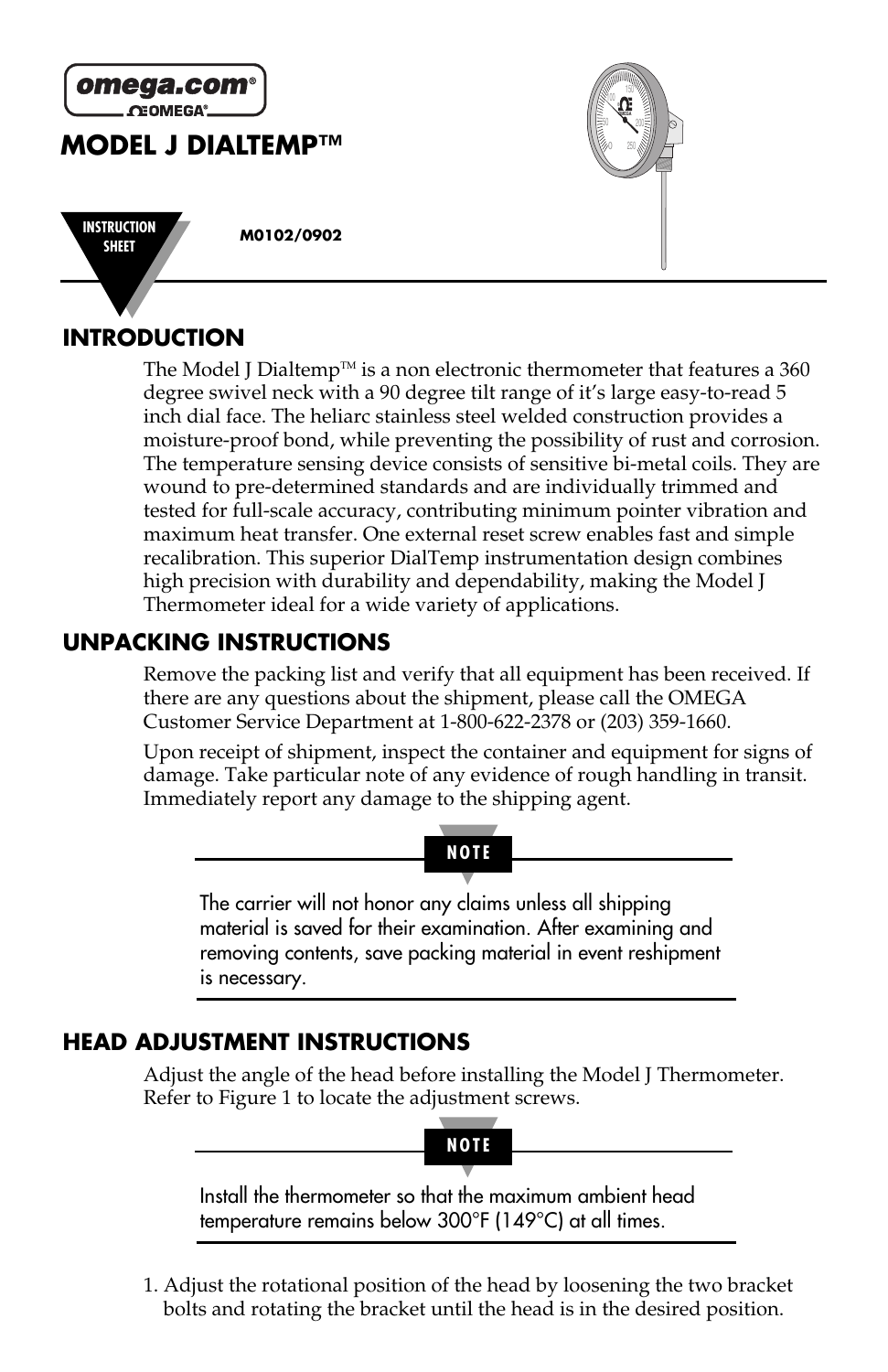NOTE: Observe that the head and stem must be in the full upright position in order to rotate the head. Tighten the bracket bolts securely.

2. Adjust the tilt angle of the head by loosening the two hinge screws and tilting the head to the desired position. Tighten the hinge screws securely.

## **TO RESET THE DIAL**

- 1. Determine the room temperature by using a reference thermometer of known accuracy.
- 2. Locate the reset screw on the back of the head (see Figure 1).
- 3. The numbered dial face inside the head will rotate as the screw is turned. Use a slotted screwdriver or a  $\frac{1}{4}$ " hex wrench to adjust the setting.

4. Align the pointer with the correct temperature on the numbered dial face.

The thermometer is now ready for installation.

## **INSTALLATION INSTRUCTIONS**

The Model J DialTemp Thermometer is supplied with a  $\mathbb {X}$ " -14 NPT pipe thread for mounting purposes. Carefully screw the thermometer into the fitting by hand until slightly tight. Complete tightening by using a %" wrench on the wrench flats. When using a thermowell, tighten only FINGER TIGHT.

#### **CAUTION**

NEVER TIGHTEN BY TWISTING THE HEAD! AVOID HANDLING THE THERMOMETER BY THE STEM OR BENDING THE STEM.

To obtain a positive seal, coat the threads with pipe joint compound or wrap with Teflon tape.

When inserting the DialTemp into a semi-solid material, hold the stem firmly and insert slowly and carefully to avoid bending. When inserting the thermometer into a material, always hold it by the stem, not by the head.

#### **OPERATING INSTRUCTIONS**

For correct temperature measurement, the stem of the DialTemp must be immersed at least 2" in fluids and 4" in gases.

#### **RANGES AND DIVISIONS:**

| Fahrenheit                |               | <b>Celsius</b> |   |
|---------------------------|---------------|----------------|---|
| $-40-160$ <sup>o</sup> F  | 2             | $0-100$ °C     |   |
| * $0 - 200$ °F            | $\mathcal{L}$ | $-10-110$ °C   | 1 |
| * $0 - 250$ °F            | $\mathcal{L}$ | $0-150$ °C     | 1 |
| $50 - 300$ <sup>o</sup> F | $\mathcal{P}$ | 0-300°C        | 5 |
| $*50 - 500$ °F            | 5             |                |   |
| 150-750°F                 | 5             |                |   |
| 100-800°F                 | 5             |                |   |
| 200-1000°F                | 10            |                |   |
|                           |               |                |   |

\* Off-the-shelf ranges/divisions for the 21 ⁄2" and 6" stem lengths. Not recommended for continuous use above 800°F.

#### **SPECIFICATIONS**

**ACCURACY:** ±1% of full scale

**RESPONSE TIME:** Readings are stabilized within 40 seconds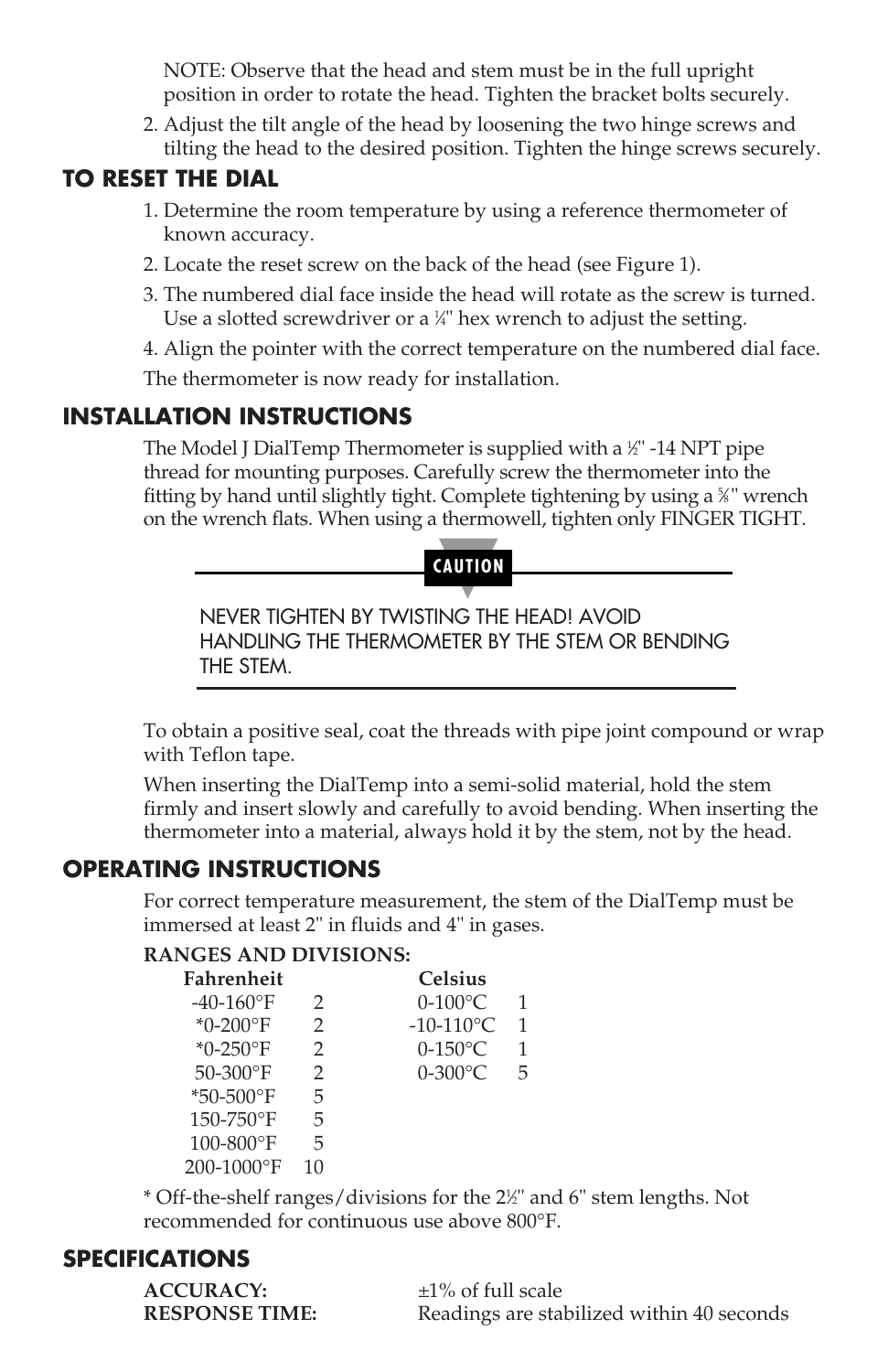| <b>RECALIBRATION:</b><br><b>OVERRANGE PROTECTION: 50% up to 500°F</b> | External 1/4" nut reset screw                                       |  |  |  |  |
|-----------------------------------------------------------------------|---------------------------------------------------------------------|--|--|--|--|
| <b>MATERIALS:</b>                                                     |                                                                     |  |  |  |  |
| <b>CONSTRUCTION:</b>                                                  | Stainless steel welded construction (rust and                       |  |  |  |  |
|                                                                       | corrosion-proof, leakproof, hermetically sealed)                    |  |  |  |  |
| <b>PRESSURE RATING:</b>                                               | Rated to 1,000 PSI. Use of thermowell is                            |  |  |  |  |
|                                                                       | recommended for higher pressures or for                             |  |  |  |  |
|                                                                       | very heavy-duty applications.                                       |  |  |  |  |
| <b>HEAD &amp; BEZEL:</b>                                              | Polished Type 302 stainless steel                                   |  |  |  |  |
| <b>MOUNTING:</b>                                                      | 1/2"-14 NPT, Type 303 stainless steel, 5%" wrench flats.            |  |  |  |  |
| <b>DIAL FACE:</b>                                                     | Anodized aluminum. Black marks and numbers                          |  |  |  |  |
|                                                                       | with stain matte finish background. Easy to read.                   |  |  |  |  |
|                                                                       | Minimum parallax.                                                   |  |  |  |  |
| <b>STEM:</b>                                                          | Type 304 stainless steel (highly resistant to                       |  |  |  |  |
|                                                                       | corrosion)                                                          |  |  |  |  |
| <b>CRYSTAL:</b>                                                       | Optically clear strong glass.                                       |  |  |  |  |
| <b>OPTIONAL:</b>                                                      | Unbreakable clear plastic (not recommended for                      |  |  |  |  |
|                                                                       | ranges over 300°F)                                                  |  |  |  |  |
| DIMENSIONS:                                                           |                                                                     |  |  |  |  |
| <b>HEAD DIAMETER:</b>                                                 | $5"$ dia.                                                           |  |  |  |  |
| <b>STEM DIAMETER:</b>                                                 | $\frac{1}{4}$ " dia.                                                |  |  |  |  |
| <b>STEM LENGTH:</b>                                                   | standard is 2½" or 6". Also available: 4", 9", 12",                 |  |  |  |  |
|                                                                       | 15", 18", 24", 30", 36". NOTE: A 4" stem is the                     |  |  |  |  |
|                                                                       | shortest length for ranges 0-100°F, 25-125°F, and                   |  |  |  |  |
|                                                                       | $0 - 50^{\circ}$ C.                                                 |  |  |  |  |
| <b>POINTED STEMS:</b>                                                 | Optional on all models -excellent for probing                       |  |  |  |  |
|                                                                       | asphalt, compost, soil, frozen foods, and other                     |  |  |  |  |
|                                                                       | semi-solid materials.                                               |  |  |  |  |
| <b>RESET SCREW:</b>                                                   | 1/4" hex nut with slot for screwdriver.                             |  |  |  |  |
|                                                                       | <b>OPTIONAL FEATURES:</b> ½", ¾" NPT Adaptor Bushing (other threads |  |  |  |  |
|                                                                       | available on special order)                                         |  |  |  |  |



**Figure 1. Dimensions Model J**